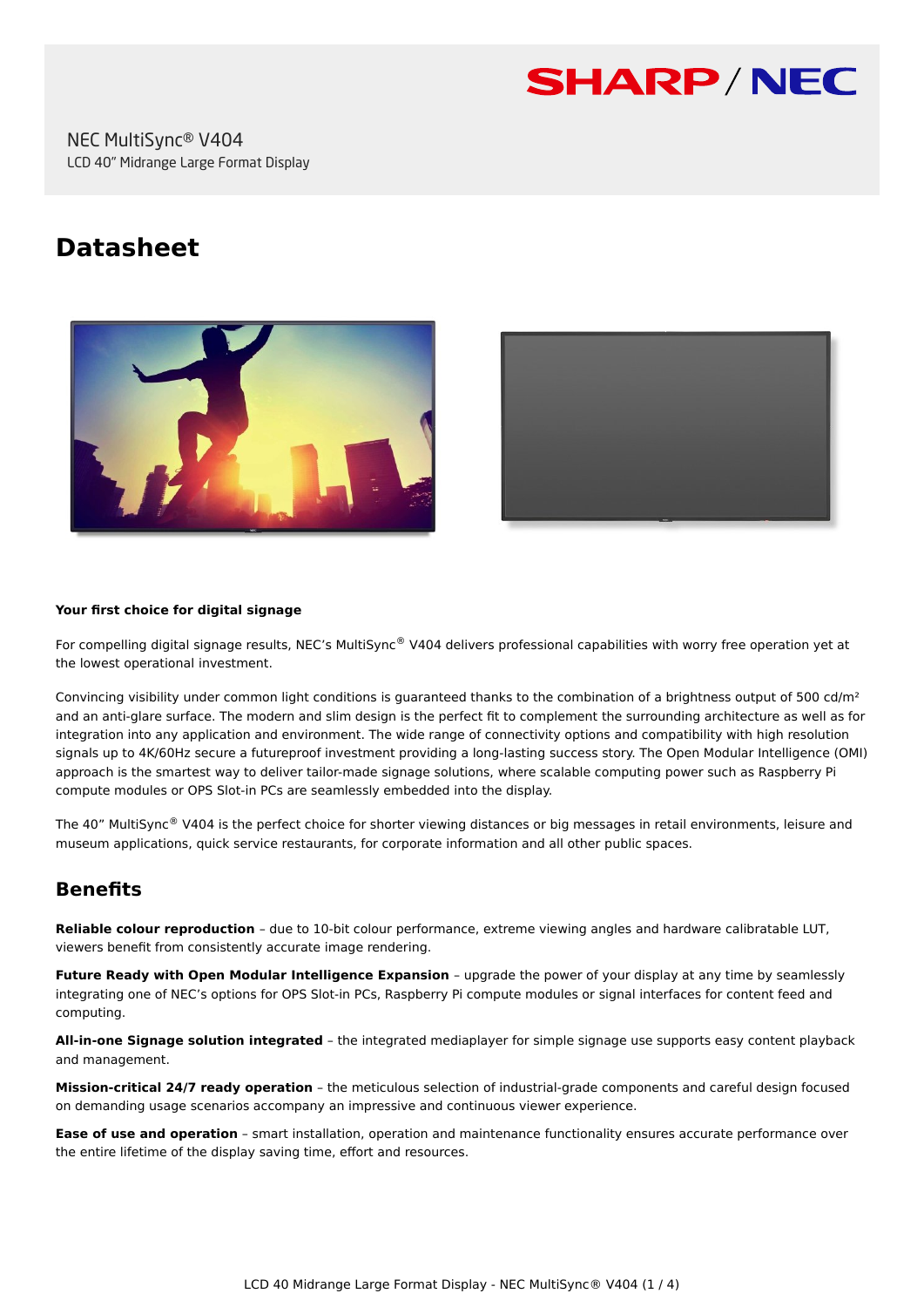# **Product Information**

| Product Name  | NEC MultiSync® V404                   |  |  |
|---------------|---------------------------------------|--|--|
| Product Group | LCD 40" Midrange Large Format Display |  |  |
| Order Code    | 60004033                              |  |  |

# **Display**

| Panel Technology                   | S-PVA with edge LED backlights            |
|------------------------------------|-------------------------------------------|
| Active Screen Area (W x H)<br>[mm] | 885.6 x 498.2                             |
| Screen Size [inch/cm]              | 40/101.6                                  |
| Brightness [cd/m <sup>2</sup> ]    | 500, 350 Eco (shipment setting)           |
| Contrast Ratio (typ.)              | 4000:1                                    |
| Viewing Angle [°]                  | 178 / 178 (at contrast ratio $> 10:1$ )   |
| Colour Depth [bn]                  | 1.073 (10bit)                             |
| Response Time (typ.) [ms]          | 8 (grey-to-grey)                          |
| Haze Level [%]                     | Pro (25)                                  |
| Supported Orientation              | Landscape, Portrait, Face Up, Face Down 1 |

#### **Synchronisation Rate**

| Horizontal Frequency [kHz] | 31.5 - 91.1 (analog and digital) |
|----------------------------|----------------------------------|
| Vertical Frequency [Hz]    | $24 - 85$                        |

# **Resolution**

| Native Resolution     | 1920 x 1080          |                      |                      |                      |  |
|-----------------------|----------------------|----------------------|----------------------|----------------------|--|
| Supported Resolutions | 1024 x 768;          | 1360 x 768;          | $1680 \times 1050$ ; | $4096 \times 2160$ : |  |
|                       | $1280 \times 1024$ : | 1366 x 768;          | 1920 x 1080;         | $640 \times 480$ :   |  |
|                       | 1280 x 720;          | $1400 \times 1050$ ; | 1920 x 1200;         | $800 \times 600$     |  |
|                       | 1280 x 800;          | 1440 x 900;          | 1920 x 2160;         |                      |  |
|                       | 1280 x 960;          | $1600 \times 1200$ ; | 3840 x 2160;         |                      |  |

#### **Connectivity**

| Input Video Analogue  | $1 \times VGA$                                                                                                                                             |  |
|-----------------------|------------------------------------------------------------------------------------------------------------------------------------------------------------|--|
| Input Video Digital   | 1 x DVI-D (with HDCP); 2 x DisplayPort (with HDCP); 2 x HDMI (with HDCP)                                                                                   |  |
| Input Audio Analogue  | $2 \times 3.5$ mm jack                                                                                                                                     |  |
| Input Audio Digital   | 2 x DisplayPort; 2 x HDMI                                                                                                                                  |  |
| Input Control         | 1 x LAN 100Mbit; 1 x Remote Control (3.5 mm jack); 1 x RS232                                                                                               |  |
| Input Data            | 1 x microSD (MediaPlayer); 1 x USB 2.0 (MediaPlayer); 1 x USB 2.0 (Service); 1 x USB Type-B<br>(Upstream); 2 x USB 2.0 (Compute Module, 1 x 5V/2A powered) |  |
| Output Video Digital  | 1 x DisplayPort (loop through: DisplayPort, OPS slot-in PC)                                                                                                |  |
| Output Audio Analogue | $1 \times 3.5$ mm jack                                                                                                                                     |  |
| <b>Output Control</b> | $1 \times$ LAN 100Mbit                                                                                                                                     |  |

# **Open Modular Intelligence**

| OPS Slot                                        | Slot Technology: Open pluggable specification (NEC / Intel OPS standard) |
|-------------------------------------------------|--------------------------------------------------------------------------|
| OPS Max. Current / Power<br>Consumption [A / W] | 10/61                                                                    |
| Compute Module Slot                             | Slot Technology: Compute Module 3 Slot (NEC proprietary standard)        |

#### **Sensors**

or and Integrated, triggered actions programmable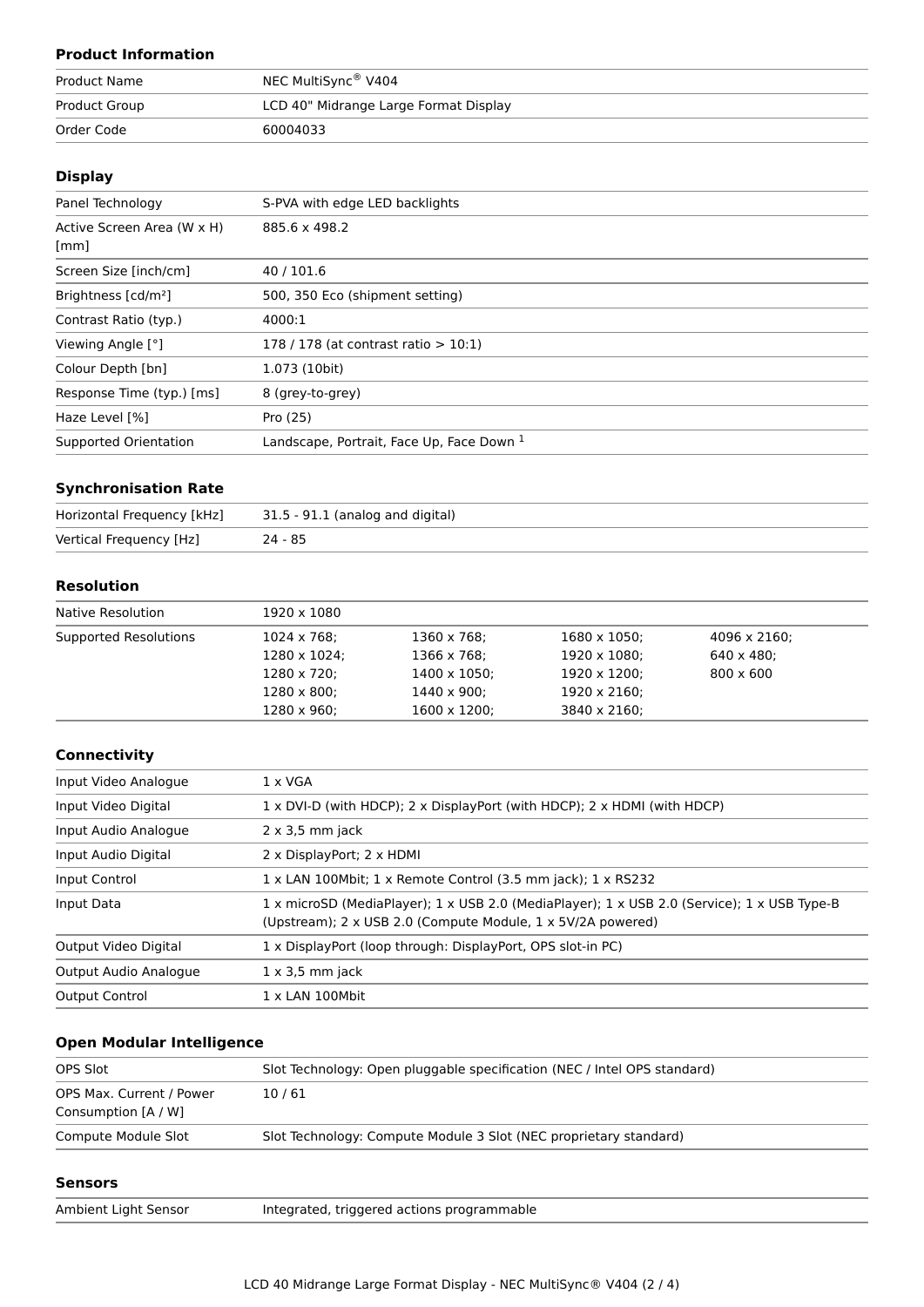| Human Sensor       | Optional, external, 4-5m range, triggered actions programmable |  |
|--------------------|----------------------------------------------------------------|--|
| Temperature Sensor | Integrated, 3 sensors, triggered actions programmable          |  |
| NFC Sensor         | Integrated, 2cm range, free NEC Android App required           |  |
|                    |                                                                |  |

# **Electrical**

| Power Consumption Eco/max.<br>[W] | 75 Eco (shipment setting), 95                    |
|-----------------------------------|--------------------------------------------------|
| Power Savings Mode [W]            | $<$ 0.5 (ECO Standby); $<$ 3 (Networked Standby) |
| Power Management                  | <b>VESA DPMS</b>                                 |

#### **Environmental Conditions**

| Operating Temperature [°C] | +0 to +40 |
|----------------------------|-----------|
| Operating Humidity [%]     | 20 to 80  |

#### **Mechanical**

| Dimensions (W $\times$ H $\times$ D) [mm] | $918 \times 530.6 \times 54.7$               |
|-------------------------------------------|----------------------------------------------|
| Weight [kg]                               | 14.5                                         |
| Bezel Width [mm]                          | 13.2 (left and right); 13.2 (top and bottom) |
| VESA Mounting [mm]                        | 300 x 300 (FDMI); 4 holes; M6                |
| Ingress Protection                        | IP5X (front); IP2X (back)                    |

# **MediaPlayer**

| Supported File Storage / File<br>System | MicroSDHC / FAT16, FAT32; USB 2.0 / FAT16, FAT32                                                                                                                                                                                                                                                           |  |
|-----------------------------------------|------------------------------------------------------------------------------------------------------------------------------------------------------------------------------------------------------------------------------------------------------------------------------------------------------------|--|
| Supported Image Formats                 | JPG (baseline, progressive, RGB, CMYK); max. resolution 5000 x 5000; PNG (interlace, alpha<br>channel); max. resolution $4000 \times 4000$                                                                                                                                                                 |  |
| Supported Video Formats                 | MP4 / MOV / FLV (video H.264, audio MP3, AAC); max. resolution 1080p at 30 Hz, 1080i at 60<br>Hz; MPG (video mpeg1/2, audio mpeg audio layer2/3, AAC-LC); MP @ ML, MP @ HL; WMV<br>(video H.264, wmy advanced L3, wmy simple / main, audio mp3 wmy std); max. resolution<br>1080p at 30 Hz, 1080i at 60 Hz |  |
| Supported Audio Formats                 | MP3 (MP3); max. bit-rate 320 kBit/s; WAV (LPCM); max. 48 kHz sampling                                                                                                                                                                                                                                      |  |

# **Available Options**

| Accessories         | Feet (ST-401); Speaker (SP-TF1, SP-RM3); Trolley (PDMHM-L); Wall mount (PDW S 32-55 L and<br>P, PD02W T M L, PD03W T M P) |
|---------------------|---------------------------------------------------------------------------------------------------------------------------|
| Compute Module Slot | NEC Compute Module; Raspberry Pi Compute Module 1 and 3                                                                   |
| OPS Slot            | HD-SDI 1.5G, 3G; HDBaseT receiver; Intel® Atom, Celeron and Core CPUs; OPS-2C HDMI +<br>DP Interface: OPS-2C Ouad 3G SDI  |

# **Green Features**

| Energy Efficiency           | Ambient light sensor; Carbon savings meter; ECOMode; Energy consumption: 92 kWh/1000<br>h; Energy efficiency class: G; Human Sensor |
|-----------------------------|-------------------------------------------------------------------------------------------------------------------------------------|
| Ecological Materials        | Manuals on CD; Optional feet                                                                                                        |
| <b>Ecological Standards</b> | EnergyStar 7.0                                                                                                                      |

# **Additional Features**